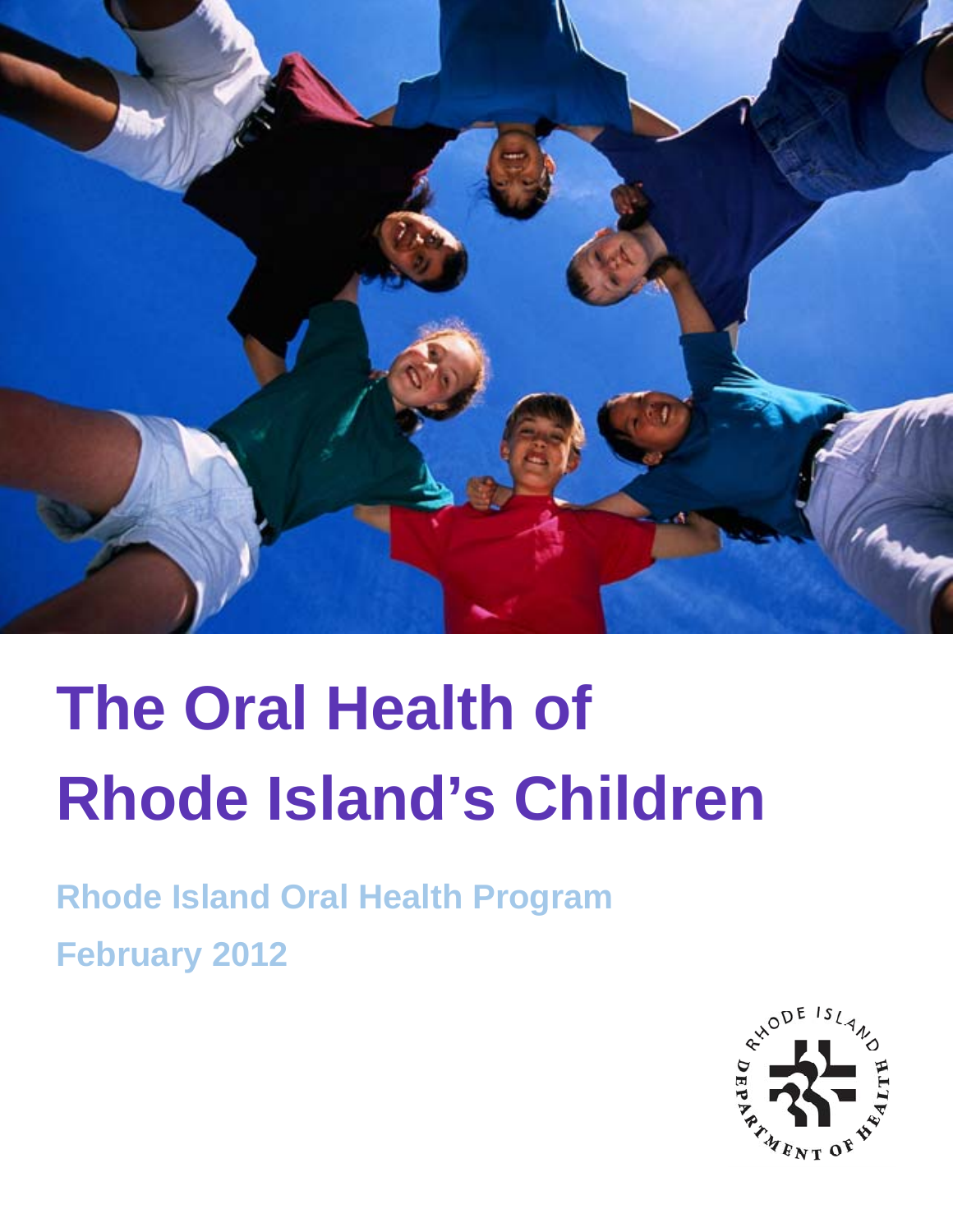# **Table of Contents**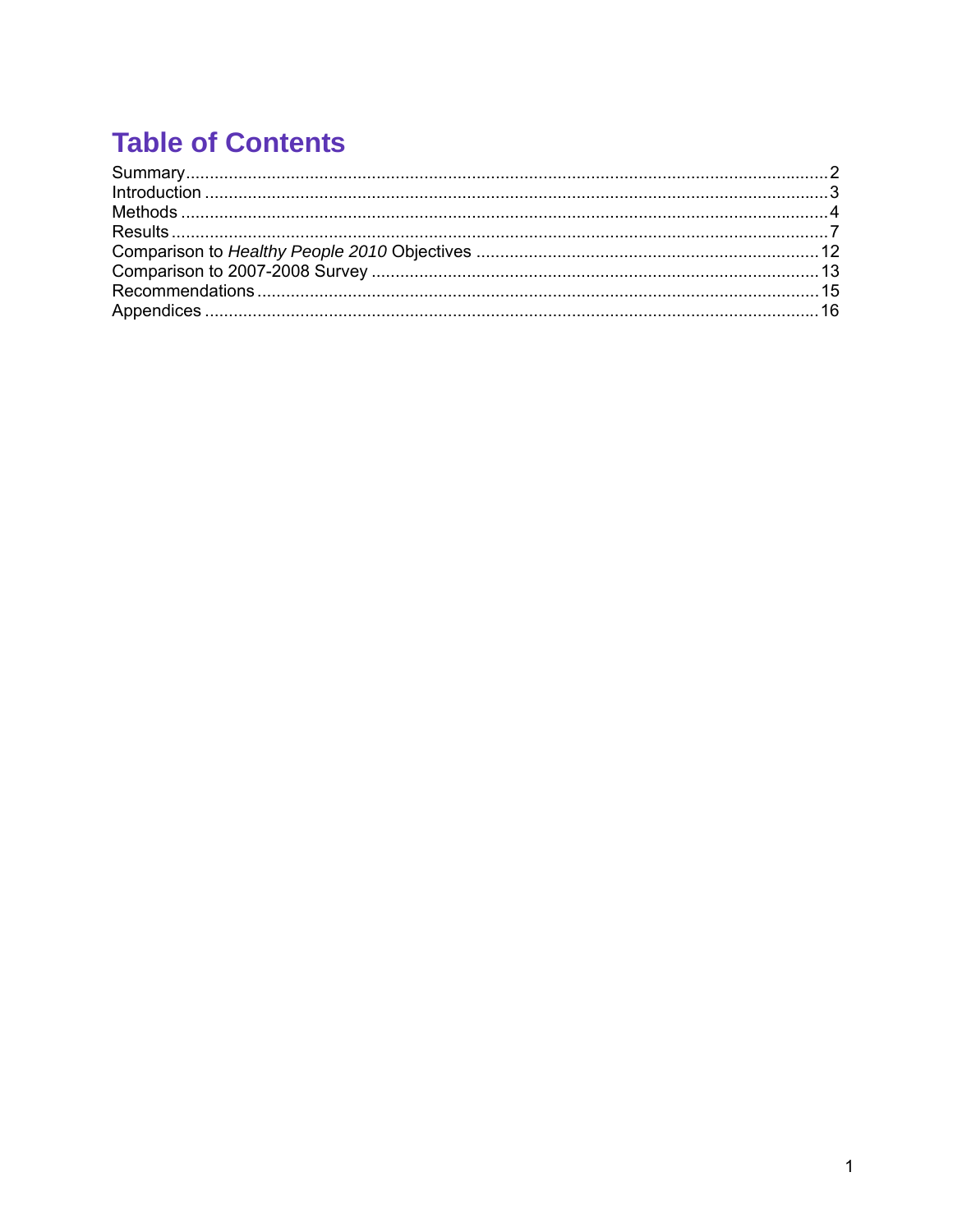# <span id="page-2-0"></span>**Summary**

During the 2010-2011 school year, the Oral Health Program at the Rhode Island Department of Health conducted a statewide oral health survey of third grade children enrolled in Rhode Island's public elementary schools. Screenings were completed at 79 randomly selected elementary schools with 68 percent of enrolled third grade students in participating schools screened. In total, about a third of Rhode Island's third grade children (3,266 of 10,709 children) were screened. Resulting estimates describe the oral health status of the state's third grade children with high statistical power and accuracy.

# **Key Findings**

- **Dental decay is a significant public health problem for Rhode Island's children.**   $\circ$  Half of third grade children have experienced decay (treated and/or untreated).
- **Many children in Rhode Island do not get the dental care they need.**   $\circ$  One out of four children has untreated tooth decay and needs dental treatment.
- **Only 40 percent of children in Rhode Island have dental sealants, a well-accepted, evidence-based clinical intervention to prevent tooth decay on permanent molar teeth.**
- Rhode Island did not meet the Healthy People 2010 objectives for reducing the prevalence of decay experience and untreated tooth decay or increasing the prevalence of dental sealants among third grade school children.
- **There are significant oral health disparities in Rhode Island by race/ethnicity and socioeconomic status.** 
	- o Minority children (reported as Black/African American, Hispanic, or other race/ethnicity) or children in schools with more students eligible for the free and reduced price school meals (FRSM) program are more than two times more likely than their peers to have untreated tooth decay. These children have not received optimal dental treatment in a timely manner.
	- $\circ$  Minority children and children attending schools in with higher FRSM eligibility are more likely to experience dental decay than their counterparts in more affluent communities. Rampant decay, defined as more than six teeth with decay experience, is at least five to six times more prevalent among this subgroup of Rhode Island children.
- **However, there is no noticeable difference in the receipt of dental sealants between children of different racial/ethnic groups or socioeconomic status.** 
	- o The Rhode Island Department of Health has supported school-based/school linked dental programs that provide or facilitate the delivery of sealants, with particular focus on serving high-risk children in underserved communities. The lack of a disparity in sealant prevalence among minority children or children from schools with higher FRSM eligibility suggests that the programs can reduce gaps in children's receipt of preventive oral health services.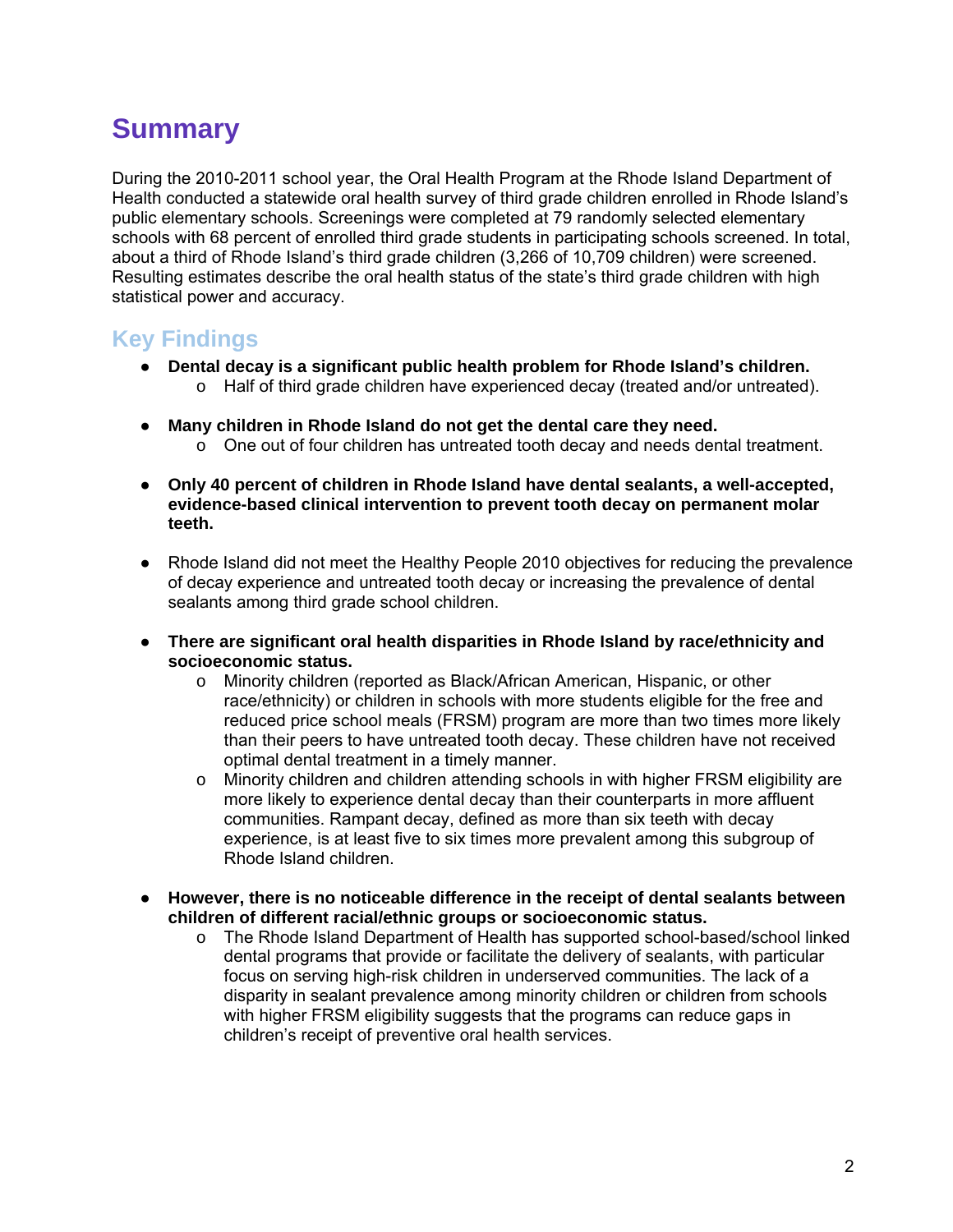# <span id="page-3-0"></span>**Introduction**

 $\overline{a}$ 

<span id="page-3-2"></span><span id="page-3-1"></span>Tooth decay is an infectious disease process affecting both children and adults. Tooth decay is the most common chronic disease of childhood, five times more common than asthma, and is likely the most widespread known disease.<sup>[1](#page-3-3)</sup> Although preventable, tooth decay affects more than half of all children by the third grade, and by the time children finish high school almost 80% have decay.<sup>2</sup> Many people do not consider tooth decay a serious problem, yet if ignored, the pain and disability it causes may limit children's ability to focus and perform in the classroom. This can lead them to miss school days and fall behind their peers.

While tooth decay's prevalence and severity have declined in recent years among US schoolaged children, it remains a significant problem–particularly for certain racial and ethnic groups and low-income children.[1,](#page-3-1)[2](#page-3-2) *The Oral Health of Rhode Island's Children, 2008* documented disparities in the prevalence of tooth decay among these children.<sup>3</sup> To continue its surveillance efforts, the Rhode Island Oral Health Program conducted a statewide survey of third grade school children once again during the 2010-2011 school year. The Program will use these data to facilitate collaborative efforts of decision makers and stakeholders to improve oral health and reduce disparities among Rhode Island children.

<span id="page-3-3"></span><sup>1</sup> U.S. Department of Health and Human Services. *Oral Health in America: A Report of the Surgeon General*. Rockville, MD: U.S. Department of Health and Human Services, National Institutes of Health, National Institute of Dental and Craniofacial Research, 2000.

<span id="page-3-4"></span> $2$  Dye BA, Tan S, Smith V, Lewis BG, Barker LK, Thornton-Evans G, et al. Trends in oral health status: United States, 1988–1994 and 1999–2004. National Center for Health Statistics. Vital Health Stat 11(248). 2007.<br><sup>3</sup>. Phode Island

<span id="page-3-5"></span>Rhode Island Department of Health. The Oral Health of Rhode Island's Children. April 2008.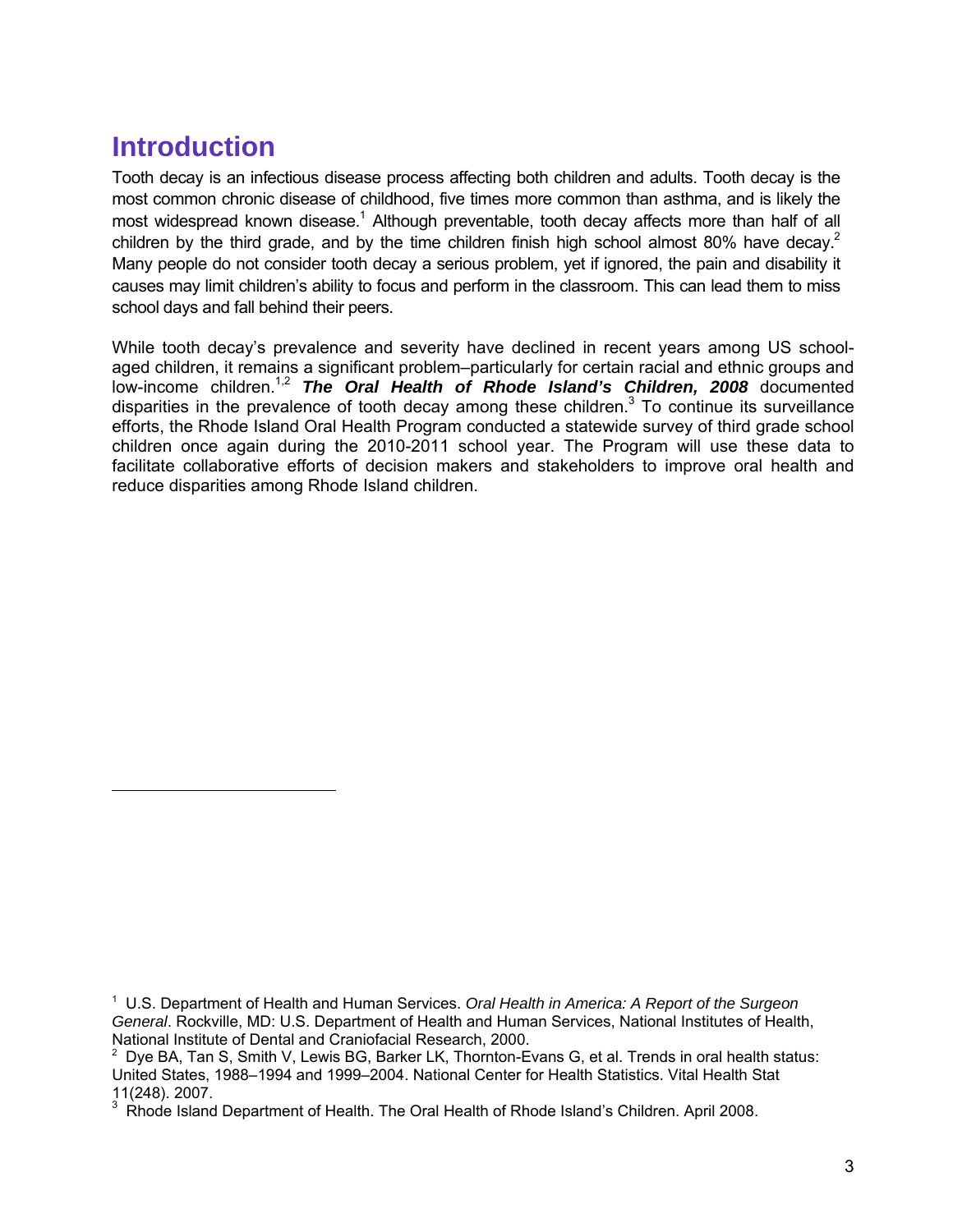# <span id="page-4-0"></span>**Methods**

### **School Sampling**

A representative sample of schools was selected from all Rhode Island public elementary schools with third grade classrooms. The data file of eligible schools, obtained from the Rhode Island Department of Elementary and Secondary Education, contained the following information for each school and district: enrollment numbers of third graders and all elementary school children, enrollment by gender and race/ethnicity, and percent of children eligible for the free or reduced priced school meal (FRSM) program.

The sampling frame was based on the concept of stratified random sampling of two-stage clusters. Schools were first stratified by urban/non-urban area and then by FRSM eligibility status of enrolled children. Designation of "urban" areas was based on state standard criteria: Central Falls, Newport, Pawtucket, Providence, West Warwick, and Woonsocket are designated as urban core cities where more than 15% of children live in families with incomes below the federal poverty level. The remaining 33 cities and towns are designated as "non-urban". Schools were grouped into three categories based on the percentage of students eligible for the FRSM program: "Low FRSM % School" (<33.3%), "Middle FRSM % School" (33.3%-66.6%), and "High FRSM % School" (≥66.7%).

As summarized in Table 1, urban areas have more children who are racially/ethnically diverse and who are eligible for the FRSM program. To obtain a sufficient number of racial/ethnic minority children and children living in lower-income families, schools were disproportionately oversampled from urban areas. If a school was closed or refused to participate, a replacement school within the same sampling stratum was randomly selected. Closed and refusing schools were taken into account in the calculation of selection probability and sampling weight.

|                                   |                 | Urban*        |             |               | <b>Non-Urban</b> |
|-----------------------------------|-----------------|---------------|-------------|---------------|------------------|
|                                   |                 | <b>Number</b> | Percent (%) | <b>Number</b> | Percent (%)      |
|                                   | White           | 972           | 26.2        | 5,881         | 84.0             |
| <b>Race/Ethnicity</b>             | <b>Hispanic</b> | 1,801         | 48.6        | 561           | 8.0              |
|                                   | <b>Black</b>    | 573           | 15.5        | 207           | 3.0              |
|                                   | Other           | 358           | 9.7         | 356           | 5.1              |
| <b>FRSM Eligibility</b>           |                 | 2,992         | 80.8        | 2,055         | 29.3             |
| <b>Total Third Grade Children</b> |                 | 3,704         | 34.6        | 7,005         | 65.4             |

| Table 1. Rhode Island Third Grade Children's Race/Ethnicity and Free or Reduced Priced School |  |
|-----------------------------------------------------------------------------------------------|--|
| Meal (FRSM) Program Eligibility by Geographic Area                                            |  |

Data Source: Rhode Island Department of Education, School and District Statistics 2010– 11 School Year (Available at www.ride.ri.gov/applications/statistics.aspx)

\* The urban core cities of Central Falls, Newport, Pawtucket, Providence, West Warwick, and Woonsocket as defined by the population statistics of more than 15% of the children living in families with incomes below the federal poverty level.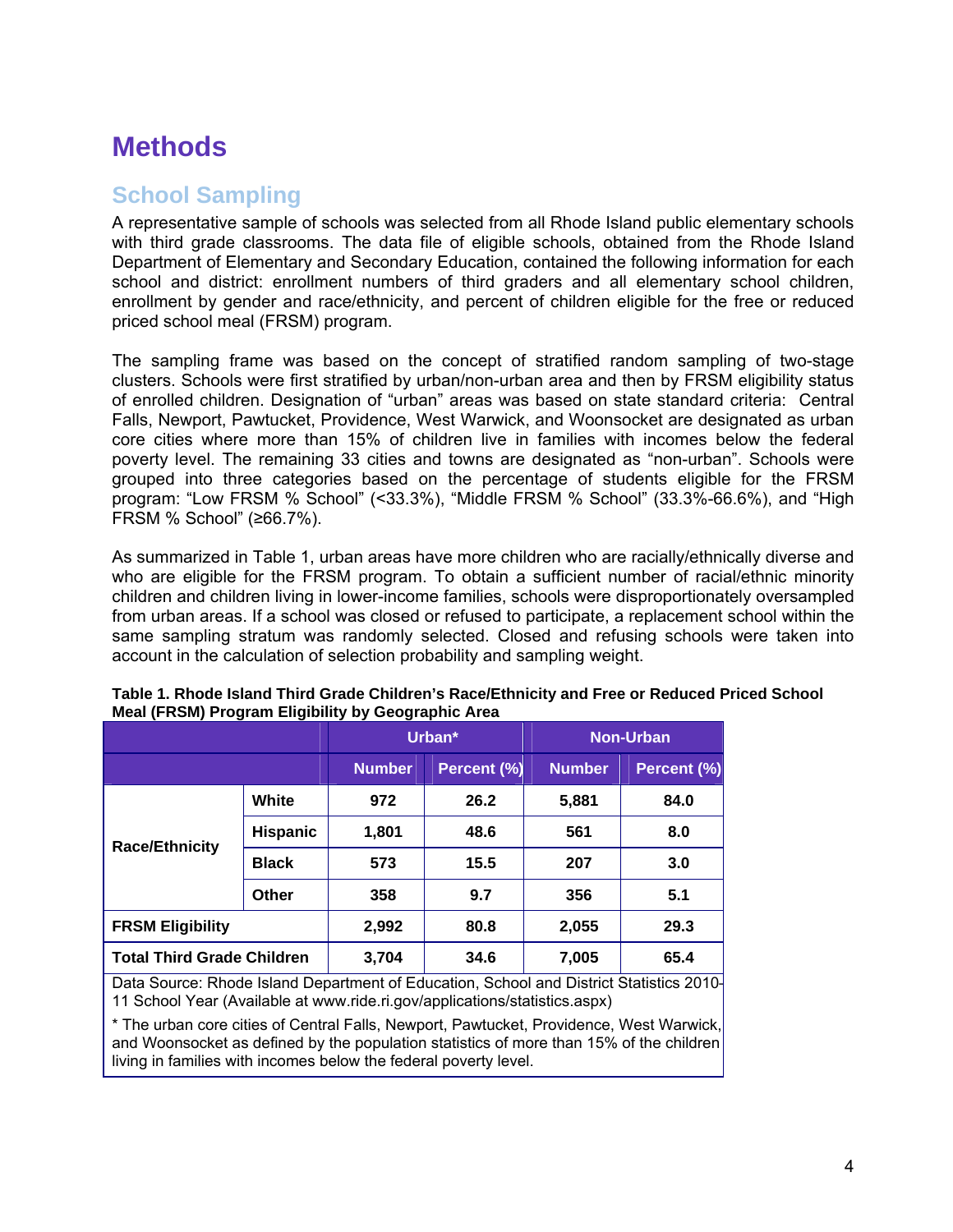# **Data Management and Analysis**

Screening data were entered into a customized Microsoft Access database which included edit checks for logic and data entry errors. Analysis was completed using the survey analysis procedures in SAS 9.2. The following sample design information was used for all procedures: strata (urban/nonurban and FRSM program eligibility), primary sampling unit (school), and weight variable. Outcome data presented in this report have been weighted (adjusted) for the sampling probability and response rate.

Outcome prevalence data is presented with 95% confidence intervals (CI). These are marked in figures using vertical error bars (I). Since percentages from survey data are population estimates, the 95% CI indicates the range of values within which the "true" value lies 95% of the time. In the other words, if the same exact survey was conducted 100 times for the same target population, the 95% CI represents the range of values that 95 of the surveys would produce. The narrower a CI is, the closer estimation one would expect to get to that observed in the population. Generally wider CI are due to small numbers of people in a sample.

### **Screening Methods**

The *2010-2011 Third Grade Oral Health Screening Form* was adapted from the *Basic Screening* Survev developed by the Association of State and Territorial Dental Directors (Appendix C).<sup>[4](#page-5-0)</sup> The primary purpose of the Basic Screening Survey is to provide a framework for obtaining oral health data that is inexpensive and easy to implement, yet always consistent. By collecting data in a consistent manner, communities and states can compare their data over time and with data collected by other organizations. Surveys are cross sectional (looking at a population at a point in time), and descriptive (intended to determine estimates of oral health status for a defined population).

An oral health screening is not a thorough clinical examination and does not involve making a clinical diagnosis resulting in a treatment plan. A screening is intended to identify gross dental or oral lesions and is conducted by dentists, dental hygienists, or other appropriate healthcare workers, in accordance with an applicable state law. A total of 18 school dentists and 1 Oral Health Program public health dentist completed the 2010-2011 school year screenings using gloves, a light source, and disposable mouth mirrors. To ensure consistency, the examiners reviewed the diagnostic criteria outlined in *Basic Screening Surveys: An Approach to Monitoring Community Oral Health* before the screenings.

<span id="page-5-0"></span><sup>&</sup>lt;sup>4</sup> Association of State and Territorial Dental Directors Association (ASTDD). Basic Screening Surveys: An Approach to Monitoring Community Oral Health. December 2008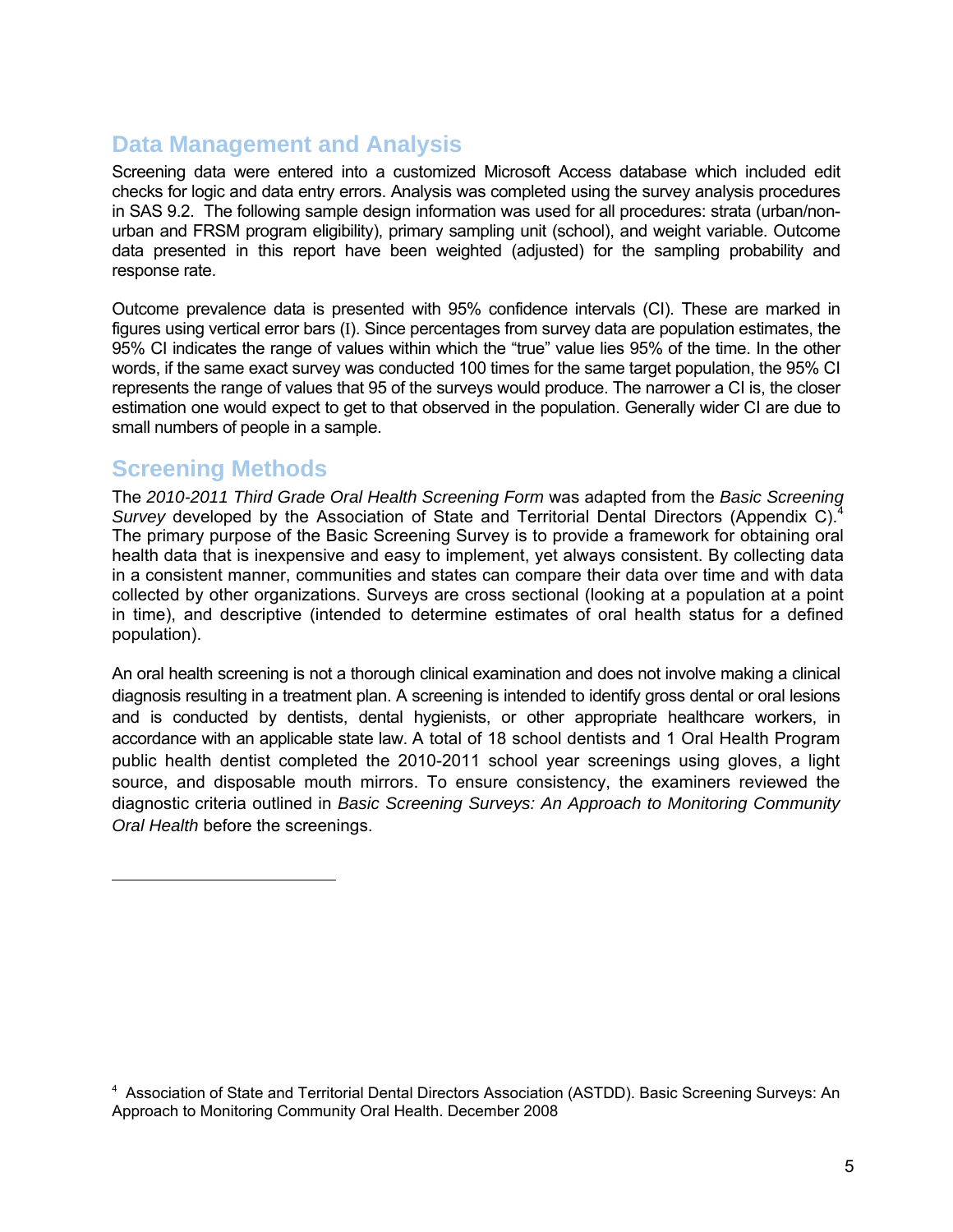To measure prevalence and severity of tooth decay among children, examiners assessed treated decay (presence of fillings or crowns), untreated (unrestored) decay, rampant decay (presence of more than six teeth with treated and/or untreated decay), and treatment urgency. They also looked for a dental sealant on at least one permanent molar tooth, an indicator of a child's access to preventive services. These indicators are consistent with the Rhode Island School Health Rules and Regulations, as well as the National Oral Health Surveillance System standards, allowing for comparisons with other states and with the nation.

Screenings were conducted anonymously; no identifying information, such as name or date of birth, was obtained. The child provided his or her age while the screener or class rosters determined gender and race/ethnicity (Non-Hispanic White, Hispanic, Black/African American, or other). If the screeners could not easily determine the race/ethnicity of the child, they were asked to code the race/ethnicity of the child as "unknown."

A passive consent process was used; all third grade children in the participating schools were screened unless the parent/guardian returned a form requesting the child not participate.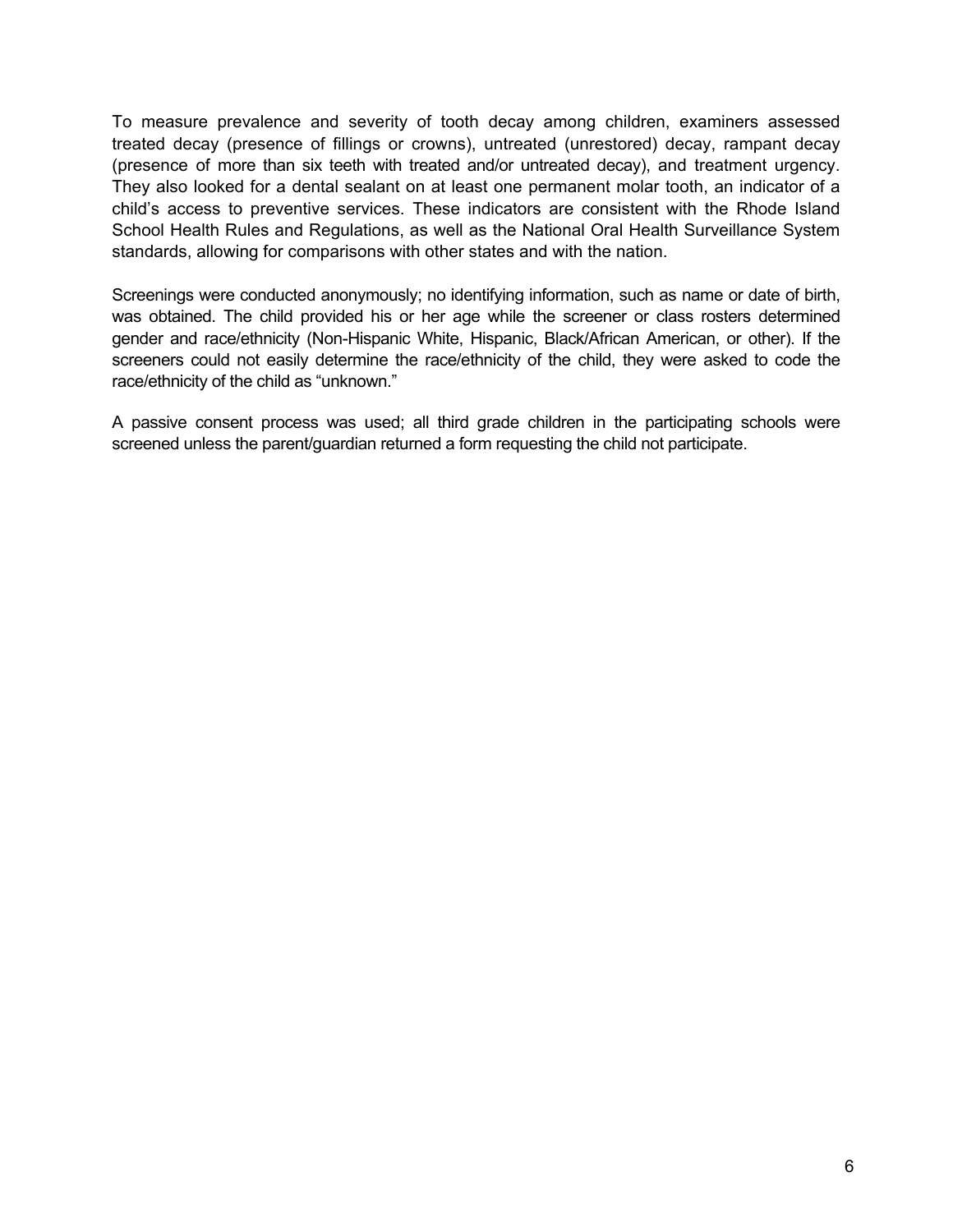# <span id="page-7-0"></span>**Results**

# **Screening Participation**

SAS Proc SURVEYSELECT generated the sampling pool of 107 public elementary schools with 5,913 enrolled third graders. Only 3 of the 107 contacted schools declined to participate. An additional 16 schools could not participate due to scheduling difficulties and other administrative reasons. Nine schools closed before the beginning of the 2010-2011 school year.

A total of 3,266 third grade children from 79 schools were screened from September 2010 to May 2011. The overall screening rate per participating school was 67.8% (3,266 children out of 4,822 enrolled third graders), varying from 63.2% to 81.3% by stratification (Table 2). Outcome data in this report have been adjusted for these response rates by sampling scheme.

| <b>Geographic Area</b>                                                                                                                                                 | <b>FRSM %</b>               | <b>Number of Third</b><br><b>Graders in</b><br><b>Participating Schools*</b> | <b>Number of Children</b><br><b>Screened (Response)</b><br>Rate) |  |
|------------------------------------------------------------------------------------------------------------------------------------------------------------------------|-----------------------------|------------------------------------------------------------------------------|------------------------------------------------------------------|--|
| Non-Urban                                                                                                                                                              | Low FRSM % (<33.3%)         | 1.541                                                                        | 974 (63.2%)                                                      |  |
| Urban/Non-Urban                                                                                                                                                        | Middle FRSM % (33.3%-66.6%) | 1,382                                                                        | 989 (81.3%)                                                      |  |
| High FRSM % ( $\geq 66.7\%$ )<br>Urban                                                                                                                                 |                             | 1.899                                                                        | 1,303 (68.9%)                                                    |  |
| <b>Total</b><br>3,266 (67.8%)<br>4,822                                                                                                                                 |                             |                                                                              |                                                                  |  |
| * Data Source: Rhode Island Department of Education, School and District Statistics 2010–11 School<br>Year (Available at www.ride.ri.gov/applications/statistics.aspx) |                             |                                                                              |                                                                  |  |

**Table 2. Children's Screening Participation by Sampling Stratification** 

# **Demographic Characteristics of Children**

Table 3 compares the distribution of screened children with all Rhode Island third grade children by gender, age, and race/ethnicity. As in the general population, slightly more than one half of screened children were male. The children screened ranged in age from 7–10 years with the majority (97%) aged 8–9 years. The estimated distribution of children by race/ethnicity was close to that of population.

Overall, about a third (30%) of Rhode Island third grade children were screened in the survey. The estimates describe the oral health status of the state's third grade children with high statistical power and accuracy.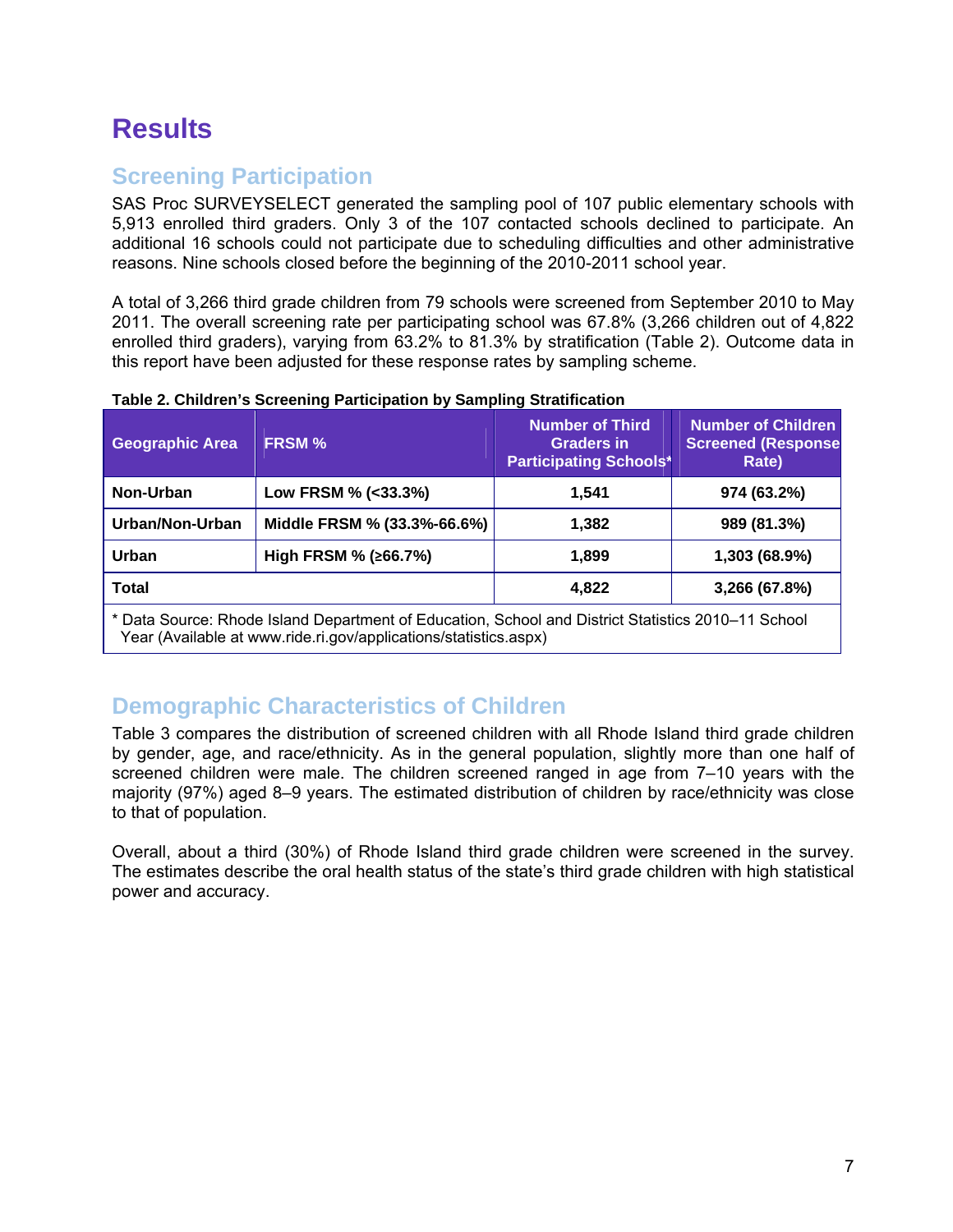|                            |                         | <b>All RI Third Grade</b><br><b>Children</b> |             | <b>Screened Third Grade Children</b> |                     |
|----------------------------|-------------------------|----------------------------------------------|-------------|--------------------------------------|---------------------|
|                            |                         | <b>Number</b>                                | Percent (%) | <b>Weighted Number</b>               | Weighted % (95% CI) |
| Gender                     | <b>Male</b>             | 5,641                                        | 52.7        | 5,396                                | 51.6 (49.4 - 53.8)  |
|                            | <b>Female</b>           | 5,068                                        | 47.3        | 5,060                                | 48.4 (46.2-50.6)    |
|                            | $\overline{\mathbf{z}}$ |                                              | N/A         | 29                                   | $0.3(0.0-0.8)$      |
|                            | 8                       |                                              | N/A         | 5,790                                | 55.4 (51.8-58.9)    |
| Age (years)                | 9                       |                                              | N/A         | 4,364                                | 41.7 (38.5-45.0)    |
| 10                         |                         |                                              | N/A         | 273                                  | $2.6(1.9-3.3)$      |
|                            | White                   | 6,853                                        | 64.0        | 6,456                                | 61.7 (56.9-66.6)    |
|                            | <b>Hispanic</b>         | 2,362                                        | 22.1        | 2,210                                | 21.1 (17.4-24.9)    |
| <b>Race/Ethnicity</b>      | <b>Black</b>            | 780                                          | 7.3         | 890                                  | $8.5(6.4 - 10.6)$   |
|                            | Other                   | 714                                          | 6.7         | 377                                  | $3.6(2.4 - 4.9)$    |
|                            | <b>Unknown</b>          |                                              |             | 522                                  | $5.0(2.3 - 7.7)$    |
| Total                      |                         | 10,709                                       |             | 10,456                               |                     |
| N/A: data is not available |                         |                                              |             |                                      |                     |

#### **Table 3. All Rhode Island Third Grade Children vs. Screened Children by Gender, Age, and Race/Ethnicity**

# **Oral Health Outcomes**

### **Tooth Decay**

Children who have experienced tooth decay may have treated decay, untreated (unrestored) decay, or both. Treated decay is measured by the presence or fillings or crowns in the mouth. Half of screened third grade children had decay experience in their primary and/or permanent teeth, and one child in four (26.3%) had untreated decay. The screening results likely underestimate the percent of children with untreated decay, because examiners did not take radiographs (x-rays) or use dental instruments for tactile assessment.

Among Rhode Island's third grade children, decay is largely limited to the primary teeth. Thirty-five percent of third grade children have experienced decay in their primary teeth only, while 15 percent have had decay in their permanent teeth (Table 4).

Children who have experienced decay on more than six teeth are considered to have rampant decay. Five percent of the third grade children in Rhode Island have rampant decay. About three percent of children need urgent dental treatment because of signs of infection and/or pain associated with decay (Table 4).

### **Dental Sealants**

Thirty-nine percent of third grade children have a dental sealant on at least one permanent molar (Table 4). Dental sealants provide an effective way to prevent decay on the chewing surfaces of molars (back teeth), which are the most vulnerable to decay. It is recommended that children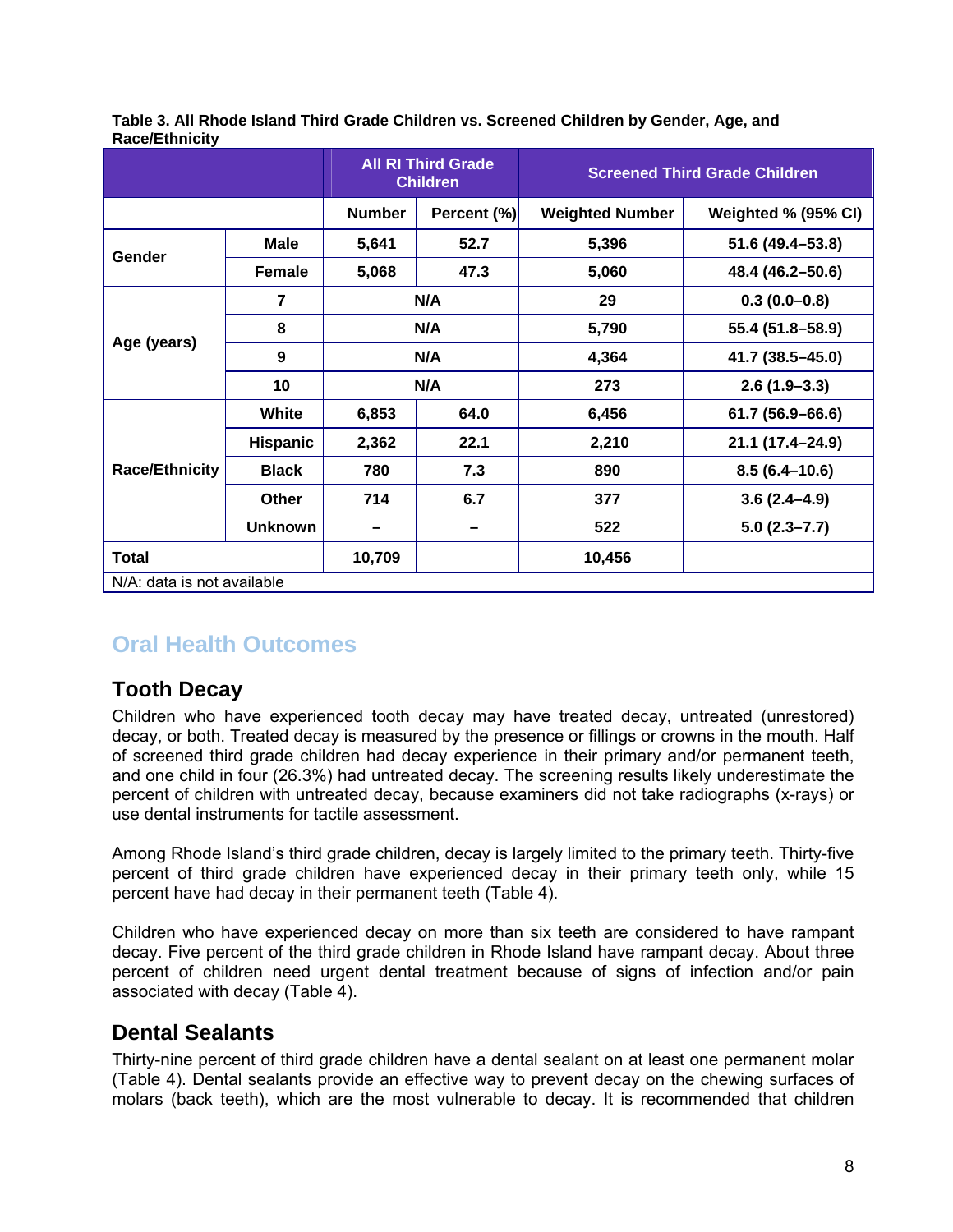receive dental sealant treatments as soon as their teeth are fully erupted. This keeps cavitycausing bacteria from reaching difficult-to-clean areas and helps topical fluoride to penetrate and protect the teeth.

|                                                                                                                                               | Weighted % (95% CI) |  |
|-----------------------------------------------------------------------------------------------------------------------------------------------|---------------------|--|
| <b>Treated decay</b>                                                                                                                          | $35.2(32.3 - 38.2)$ |  |
| <b>Untreated decay</b>                                                                                                                        | $26.3(23.2 - 29.3)$ |  |
| Decay experience*                                                                                                                             | 50.0 (46.4-53.5)    |  |
| <b>Primary teeth only</b>                                                                                                                     | 35.0 (31.8-38.2)    |  |
| <b>Permanent teeth only</b>                                                                                                                   | $3.9(3.0-4.9)$      |  |
| <b>Primary and permanent teeth</b>                                                                                                            | 11.0 (9.2–12.8)     |  |
| Rampant decay <sup>†</sup>                                                                                                                    | $5.0(3.7-6.2)$      |  |
| Urgent treatment need <sup>1</sup>                                                                                                            | $2.6(1.7-3.5)$      |  |
| <b>Dental sealants</b>                                                                                                                        | 39.1 (35.5–42.7)    |  |
| * Measured by treated decay (presence of fillings/crowns) and/or untreated<br>(unrestored) decay<br>More than six teeth with decay experience |                     |  |

#### **Table 4. Oral Health Status of Rhode Island Third Grade Children, 2010-11**

¶ Urgent or immediate referral recommended due to signs of infection and/or pain associated with decay

### **Impact of Race and Ethnicity**

Figure 1 and Table 5 describe the oral health status of Rhode Island third graders by race and ethnicity. Compared to non-Hispanic White (NHW) children, racial/ethnic minority children (Hispanic, Black/African American, "other" and "unknown" race/ethnicity combined into one category), are more likely to have treated decay, untreated decay, decay experience (defined as treated and/or untreated decay), rampant decay, and urgent dental treatment needs. The prevalence of untreated decay is twice as high among minority children.

There is no statistically significant difference in the percentage of children who have at least one sealant on permanent molar teeth between NHW and other children.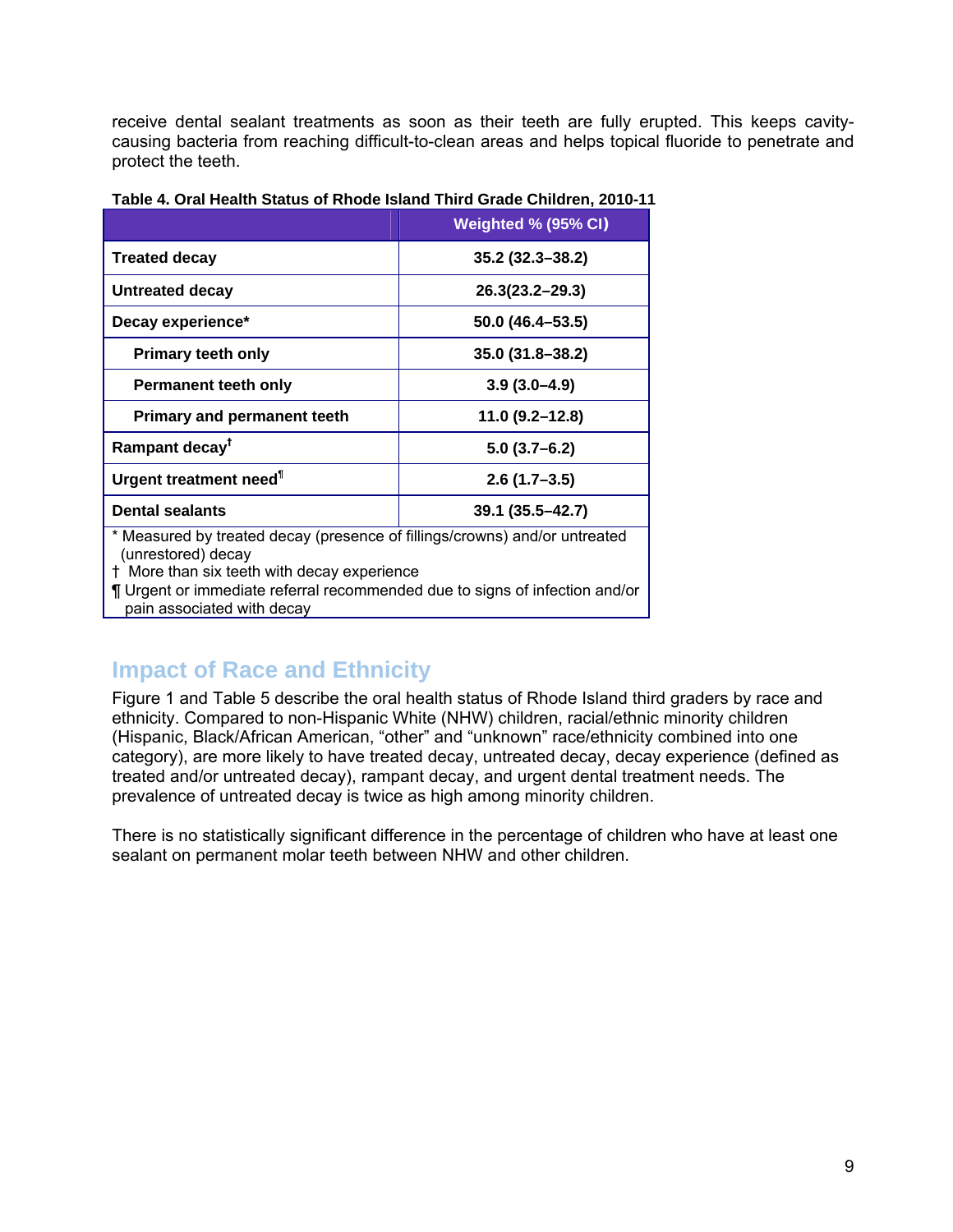

**Figure 1. Oral Health Status of Rhode Island Third Grade Children by Race/Ethnicity, 2010-11**

NHW=Non-Hispanic White children

| Table 5. Oral Health Status of Rhode Island Third Grade Children by Race/Ethnicity, 2010-11 |  |  |
|---------------------------------------------------------------------------------------------|--|--|
|                                                                                             |  |  |

|                                                                                                                                                                              | <b>Non-Hispanic White (NHW)</b> | <b>Racial/Ethnic Minority*</b> |  |
|------------------------------------------------------------------------------------------------------------------------------------------------------------------------------|---------------------------------|--------------------------------|--|
|                                                                                                                                                                              | Weighted % (95% CI)             | Weighted % (95% CI)            |  |
| Treated decay <sup>t</sup>                                                                                                                                                   | $32.3(28.4 - 36.3)$             | 39.8 (36.2-43.4)               |  |
| Untreated decay <sup>t</sup>                                                                                                                                                 | 18.6 (15.6–21.8)                | 38.6 (34.6-42.6)               |  |
| Decay experience <sup>†</sup>                                                                                                                                                | 43.1 (38.1-48.2)                | $61.0(58.0 - 64.0)$            |  |
| Rampant decay <sup>t</sup>                                                                                                                                                   | $2.4(1.1-3.8)$                  | $9.1(7.1 - 11.1)$              |  |
| Urgent treatment need <sup>†</sup>                                                                                                                                           | $1.3(0.6 - 2.0)$                | $4.6(2.9 - 6.3)$               |  |
| <b>Dental sealants</b>                                                                                                                                                       | 39.5 (34.6-44.5)                | 38.4 (34.9-41.9)               |  |
| * Black/African American, Hispanic, "other" and "unknown" race/ethnicity combined<br>$\dagger$ Indicates statistical significance between groups at the p-value = 0.05 level |                                 |                                |  |

### **Impact of Socioeconomic Status**

Rhode Island uses the percentage of a school's children eligible for free and reduced price school meals (FRSM) as a proxy indicator of a school's concentration of low-income students. The FRSM program eligibility is determined by federal guidelines based on family income and size. Children from families with incomes at or below 130% of the poverty level are eligible for free meals, and children from families with incomes between 130% and 185% of the poverty level are eligible for reduced price meals. About half of all third grade children in Rhode Island public schools are eligible for free or reduced price meals. Child-level data on FRSM participation was not available; however, the Rhode Island Department of Elementary and Secondary Education provided the total number and percent of FRSM-eligible children in each school.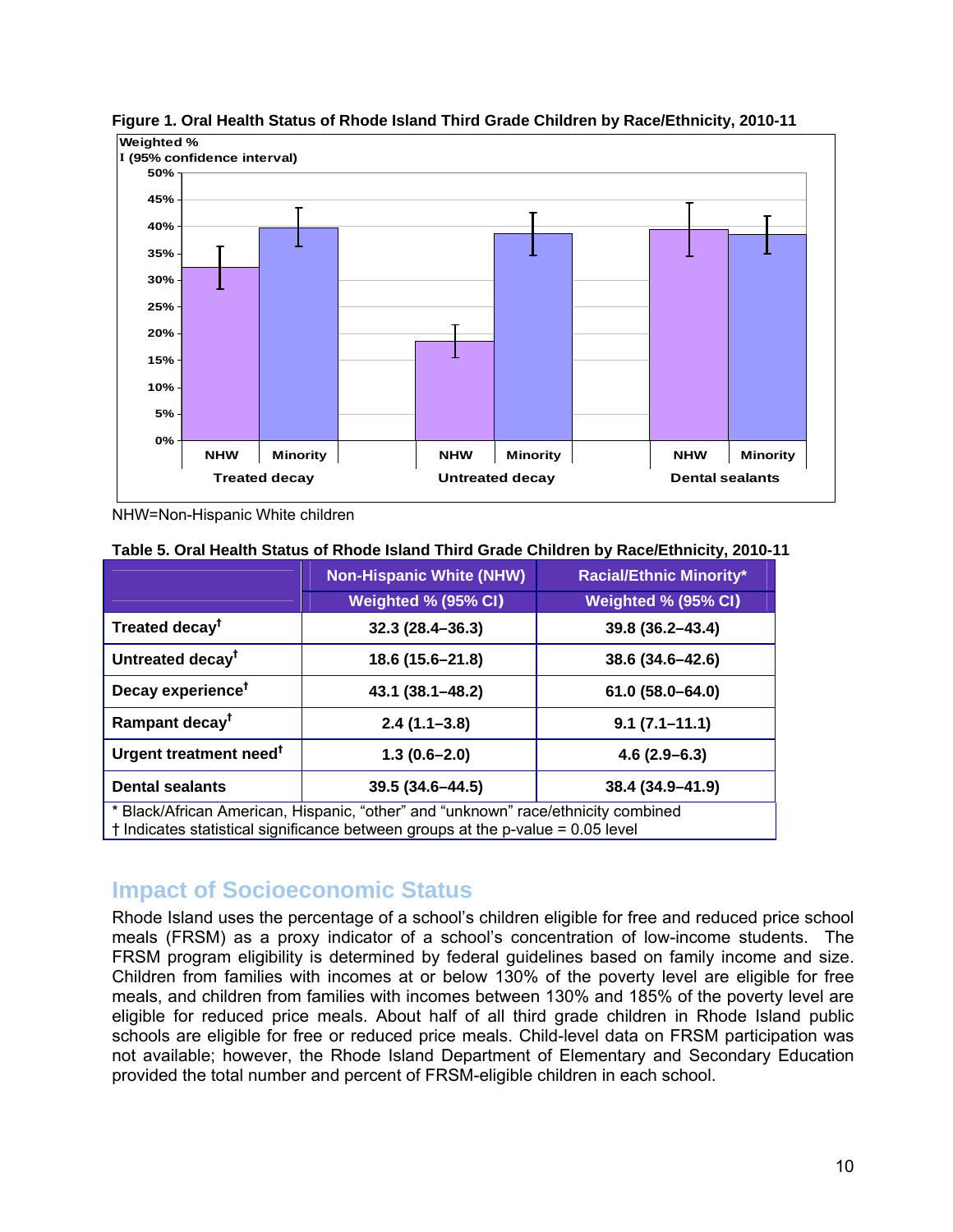Figure 2 and Table 6 present the oral health of third grade children by school's FRSM program participation. Rhode Island children who attend schools with a higher proportion of FRSM-eligible students have more treated decay, untreated decay, decay experience, rampant decay, and urgent treatment need. There is no statistically significant difference in children's receipt of at least one sealant by a school's FRSM eligibility.

The Rhode Island Department of Health has supported school-based/school linked dental programs that provide or facilitate the delivery of sealants, with particular focus on serving high-risk children in underserved communities and schools with higher FRSM eligibility. The survey sealant outcomes suggest that the Rhode Island school-based/school linked dental programs can reduce gaps in children's receipt of preventive dental services.



**Figure 2. Oral Health Status of Rhode Island Third Grade Children by School FRSM %, 2010-11** 

Schools are grouped into three categories based on the percentage of students eligible for the FRSM program: "Low FRSM % School" (<33.3%), "Middle FRSM % School" (33.3%-66.6%), and "High FRSM % School" (≥66.7%).

#### **Table 6. Oral Health Status of Rhode Island Third Grade Children by School FRSM %, 2010-11**

|                                                                                 | Low FRSM %          | <b>Middle FRSM %</b> | <b>High FRSM %</b>  |  |
|---------------------------------------------------------------------------------|---------------------|----------------------|---------------------|--|
|                                                                                 | Weighted % (95% CI) | Weighted % (95% CI)  | Weighted % (95% CI) |  |
| Treated decay <sup>t</sup>                                                      | $30.2(24.3 - 36.0)$ | 35.4 (30.6-40.2)     | 41.9 (38.8-45.1)    |  |
| Untreated decay <sup>†</sup>                                                    | 16.7 (11.6–21.7)    | 22.6 (18.9-26.2)     | 43.6 (38.7-48.4)    |  |
| Decay experience <sup>t</sup>                                                   | 41.2 (33.9 - 48.5)  | 47.3 (42.7-52.0)     | 64.9 (61.4-68.4)    |  |
| Rampant decay <sup>†</sup>                                                      | $1.3(0.0-3.1)$      | $3.0(1.6-4.3)$       | 12.3 (10.0-14.6)    |  |
| Urgent treatment need <sup>†</sup>                                              | $2.1(0.6-3.7)$      | $1.5(0.5-2.5)$       | $4.5(2.7-6.2)$      |  |
| <b>Dental sealants</b>                                                          | 38.2 (30.6-45.7)    | 40.5 (35.4 - 45.5)   | 38.8 (34.7-43.0)    |  |
| t Indicates statistical significance between groups at the p-value = 0.05 level |                     |                      |                     |  |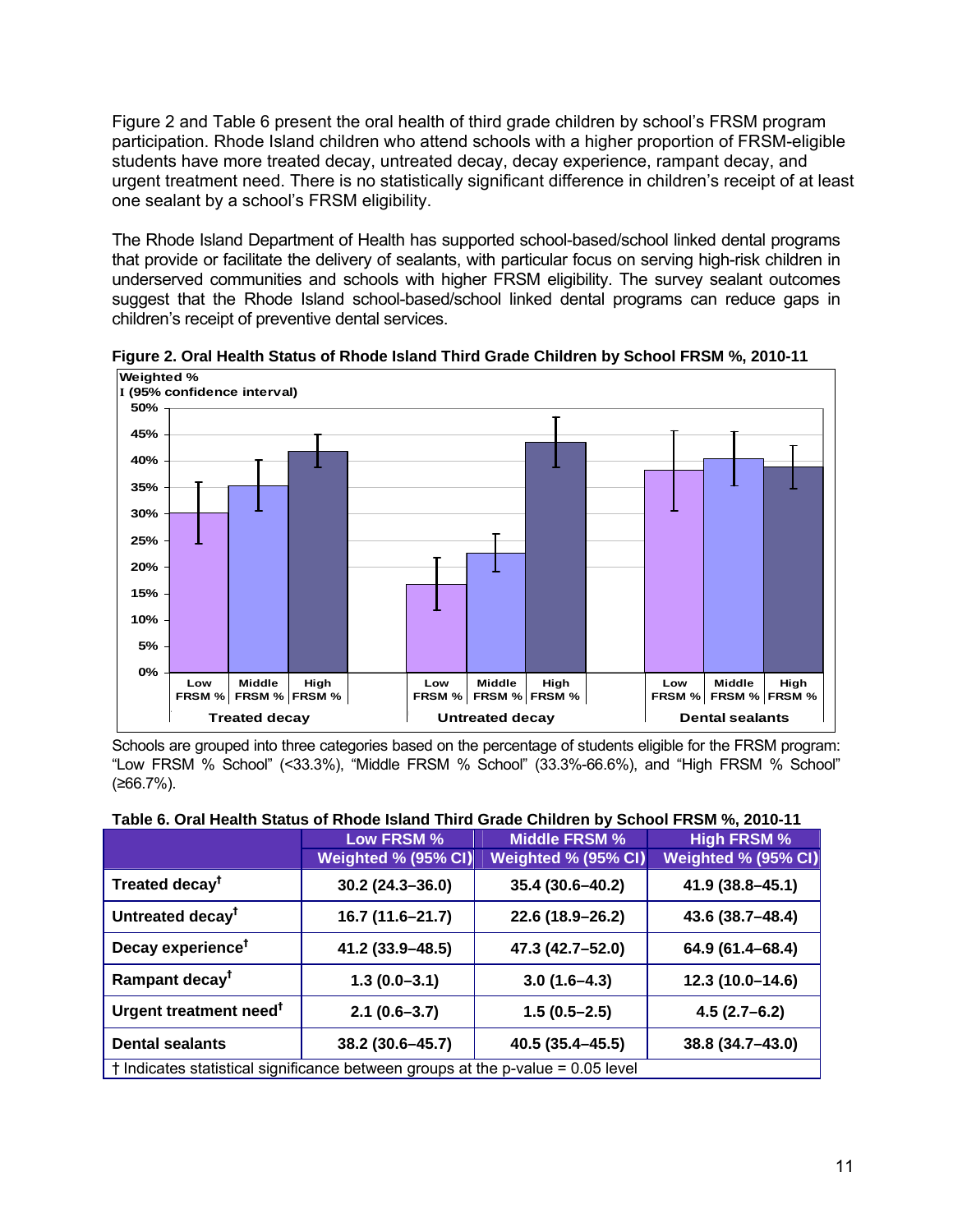# <span id="page-12-0"></span>**Comparison to** *Healthy People 2010* **Objectives**

*Healthy People 2010* outlines several oral health status objectives for young children. For children age six through eight, there are three primary objectives:

- 1. To decrease the proportion of children with untreated dental decay in permanent or primary teeth to 21 percent.
- 2. To decrease the proportion of children who have experienced dental decay in permanent or primary teeth to 42 percent.
- 3. To increase the proportion of eight-year-olds receiving protective sealants on the occlusal surfaces of permanent molar teeth to 50 percent.

Note that the Rhode Island oral health survey was not designed to be representative of children age six through eight; the majority of screened children were eight through nine years of age.

Fifty percent of Rhode Island third graders have experienced dental decay; this is a higher percentage than the *Healthy People 2010* objective of 42 percent. Twenty-six percent of Rhode Island third graders have untreated tooth decay compared to the *Healthy People 2010* objective of 21 percent. While Rhode Island is close to meeting these two objectives, only 39 percent of the state's third graders have dental sealants. The state must make significant progress on this objective to meet national benchmarks.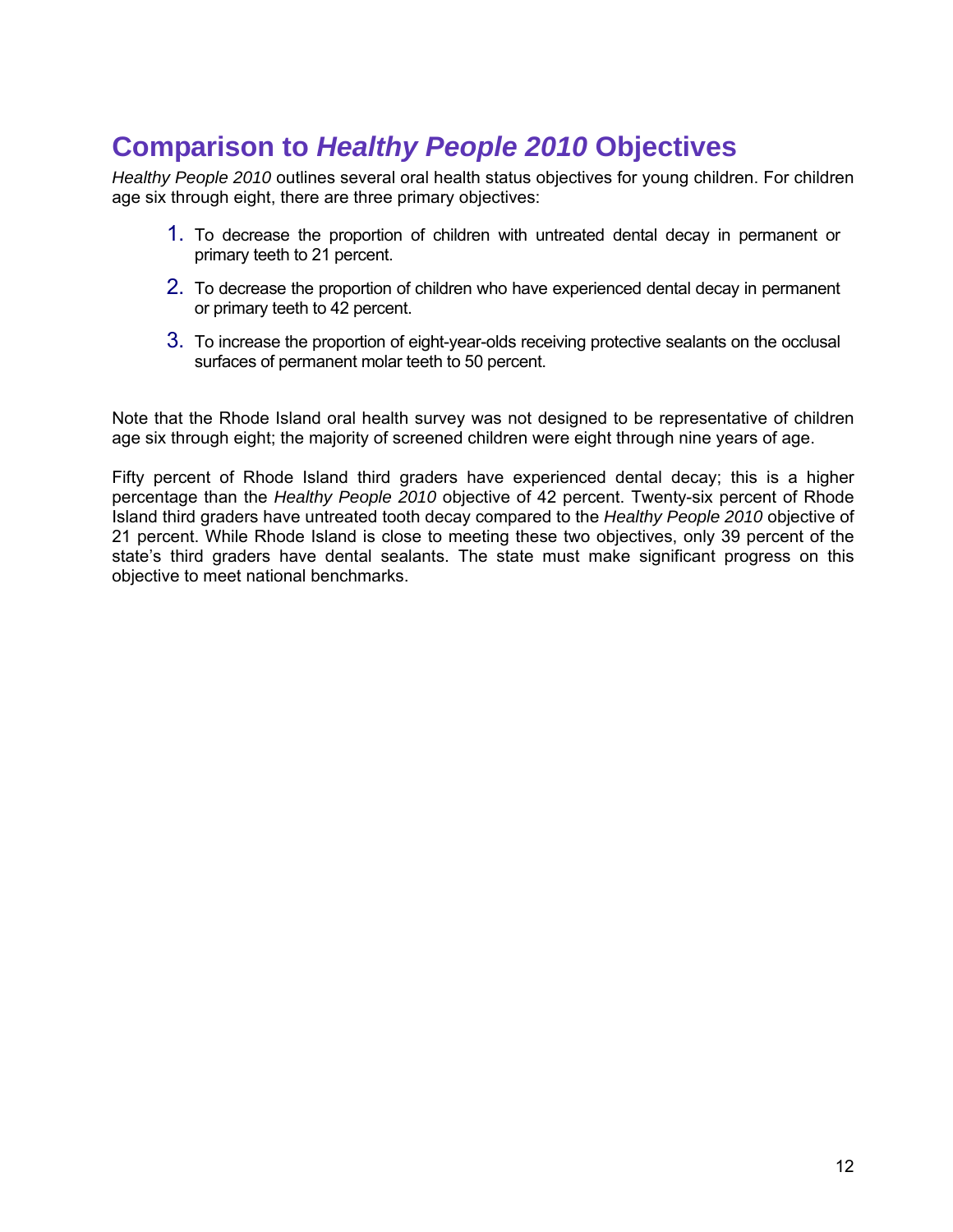# <span id="page-13-0"></span>**Comparison to 2007-2008 Survey**

Rhode Island conducted its first statewide third grade oral health survey during the 2007-2008 school year. The same diagnostic criteria, screening indicators, and type of consent were used in the current survey. Sampling stratification also was identical, but the 2010-11 survey included disproportionately more children from urban areas as described in the methodology section. The 2007-08 survey design used a proportionate sampling strategy for urban and non-urban areas.

## **Tooth Decay**

Third graders surveyed in the 2010-11 school year had a significantly higher rate of treated tooth decay than those surveyed in the 2007-08 school year (35% versus 28%, respectively, Table 7). The difference between the two survey years is attributed to the increased prevalence of treated decay among subgroups of children, particularly among racial/ethnic minority children (Table 9).<sup>5</sup> In accordance with this finding, a significantly higher proportion of minority children had rampant decay during the 2010-11 school year compared to those surveyed during the 2007-08 school year (Table 9). A higher decay experience rate associated with a greater number of children who completed restorative treatment implies an improved access to dental care, particularly among minority children and children living in lower-income communities. However, the uneven burden of dental decay in a subpopulation of children also suggests a missed opportunity for prevention.

Urgent dental treatment needs decreased significantly among non-Hispanic White children from 2007-08 (4%) to 2010-11 (1%) (Table 8). Meanwhile, the percentage of racial/ethnic minority children who needed urgent dental care due to signs and symptoms of infection remained unchanged over the past three years (4% in 2007-08, and 5% in 2010-11, Table 9). This suggests a persistent gap both in access to oral health services and in dental disease severity among Rhode Island children.

### **Dental Sealants**

No statistically significant change in dental sealant prevalence occurred among Rhode Island children between the 2007-08 and 2010-11 school years (36% versus 39%, respectively, Table 7). Some increases in receipt of dental sealants among racial/ethnic minority children occurred over the past three years. However, the difference is not statistically significant (Table 9).

<span id="page-13-1"></span><sup>&</sup>lt;sup>5</sup> Comparison among children by school's FRSM % status was not possible because the sample size for each FRSM % category was not large enough in the 2007-08 survey.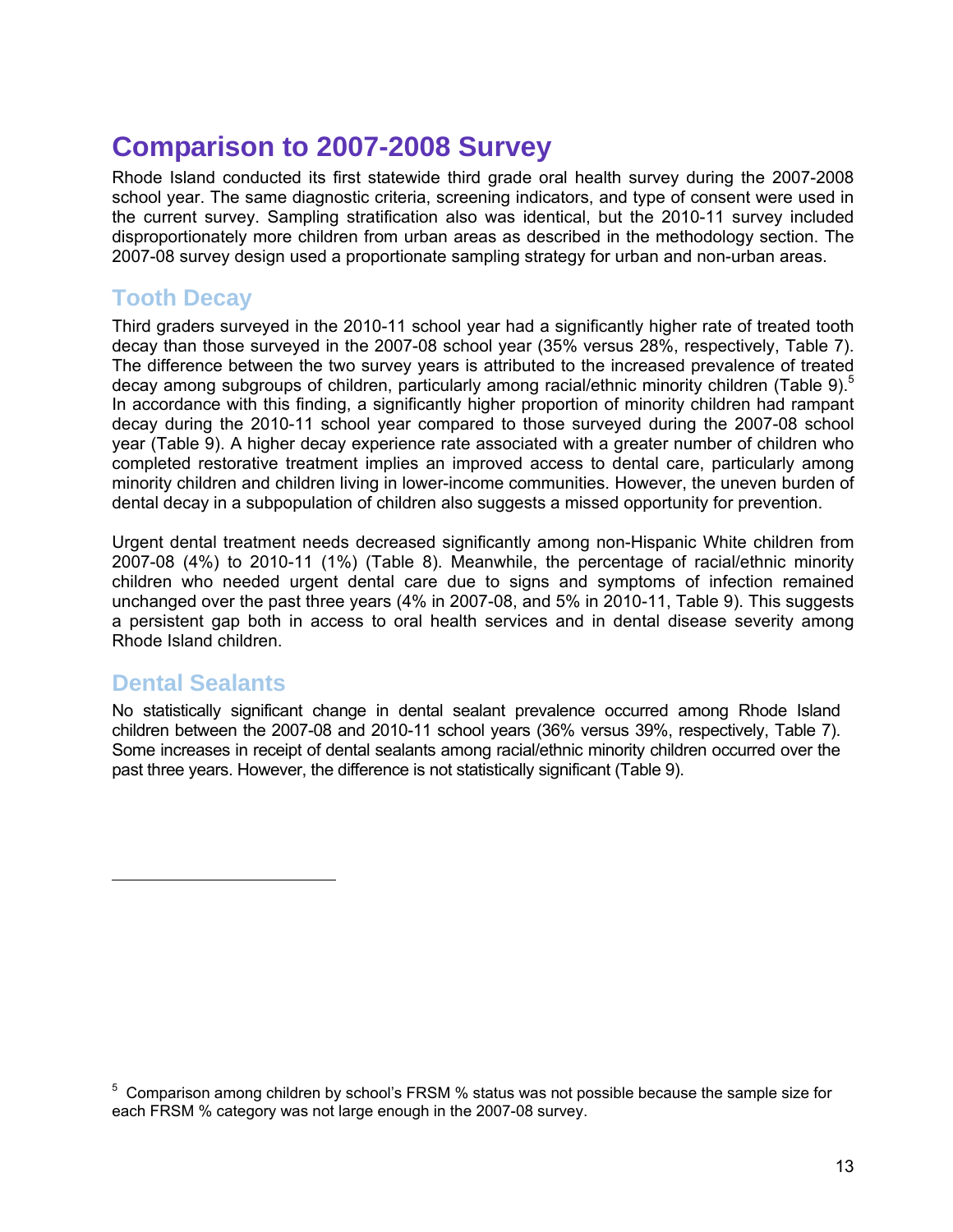|                                                                                 | $2007-08$ <sup>*</sup> (n = 1,303) | $2010-11$ (n = 3,266) |  |  |
|---------------------------------------------------------------------------------|------------------------------------|-----------------------|--|--|
|                                                                                 | Weighted % (95% CI)                | Weighted % (95% CI)   |  |  |
| Treated decay <sup>t</sup>                                                      | 28.4 (24.4-32.4)                   | 35.2 (32.3–38.2)      |  |  |
| <b>Untreated decay</b>                                                          | 28.2 (22.5-33.9)                   | 26.3 (23.2-29.3)      |  |  |
| Decay experience                                                                | 47.6 (42.5-52.8)                   | 50.0 (46.4-53.5)      |  |  |
| <b>Rampant decay</b>                                                            | $3.3(1.7-4.9)$                     | $5.0(3.7-6.2)$        |  |  |
| <b>Urgent treatment need</b>                                                    | $4.1(2.3 - 5.9)$                   | $2.6(1.7-3.5)$        |  |  |
| <b>Dental sealants</b>                                                          | 36.3 (27.7-44.9)                   | $39.1(35.5 - 42.7)$   |  |  |
| * 2007-08 Data Source: The Oral Health of Rhode Island's Children. Rhode Island |                                    |                       |  |  |

#### **Table 7. Oral Health Status of Rhode Island Third Grade Children, 2007-08 and 2010-11**

\* 2007-08 Data Source: The Oral Health of Rhode Island's Children. Rhode Island Department of Health, April 2008.

† Indicates statistical significance between groups at the p-value = 0.05 level

#### **Table 8. Oral Health Status of Rhode Island Third Grade Children, 2007-08 and 2010-11 Non-Hispanic White (NHW) Children ONLY**

|                                                                                                                      | $2007 - 08$ <sup>*</sup> (n = 746) | $2010-11$ (n = 1,645) |  |
|----------------------------------------------------------------------------------------------------------------------|------------------------------------|-----------------------|--|
|                                                                                                                      | Weighted % (95% CI)                | Weighted % (95% CI)   |  |
| <b>Treated decay</b>                                                                                                 | 27.6 (23.0-32.2)                   | $32.3(28.4 - 36.3)$   |  |
| Untreated decay                                                                                                      | 25.6 (19.0-32.1)                   | 18.6 (15.4-21.8)      |  |
| Decay experience                                                                                                     | 45.6 (39.8-51.3)                   | 43.1 (38.1-48.2)      |  |
| <b>Rampant decay</b>                                                                                                 | $2.8(0.8-4.8)$                     | $2.4(1.1-3.8)$        |  |
| Urgent treatment need <sup>†</sup>                                                                                   | $4.0(1.7 - 6.4)$                   | $1.3(0.6 - 2.0)$      |  |
| <b>Dental sealants</b>                                                                                               | 39.0 (29.4-48.6)                   | $39.5(34.6 - 44.5)$   |  |
| * 2007-08 Data Source: The Oral Health of Rhode Island's Children. Rhode Island<br>Department of Health, April 2008. |                                    |                       |  |

 $\vert$  † Indicates statistical significance between groups at the p-value = 0.05 level

|                                             | Table 9. Oral Health Status of Rhode Island Third Grade Children, 2007-08 and 2010-11 |  |  |
|---------------------------------------------|---------------------------------------------------------------------------------------|--|--|
| <b>Racial/Ethnic Minority Children ONLY</b> |                                                                                       |  |  |

|                                                                                         | $2007 - 08 \times (n = 557)$               | $2010-11$ (n = 1,621) |  |  |
|-----------------------------------------------------------------------------------------|--------------------------------------------|-----------------------|--|--|
|                                                                                         | Weighted % (95% CI)                        | Weighted % (95% CI)   |  |  |
| Treated decay <sup>t</sup>                                                              | 29.8 (23.9-35.7)                           | 39.8 (36.2-43.4)      |  |  |
| <b>Untreated decay</b>                                                                  | 32.6 (24.1-41.1)<br>38.6 (34.6-42.6)       |                       |  |  |
| Decay experience <sup>†</sup>                                                           | $51.1(43.5 - 58.6)$<br>$61.0(58.0 - 64.0)$ |                       |  |  |
| Rampant decay <sup>†</sup>                                                              | $4.1(1.8-6.3)$                             | $9.1(7.1-11.1)$       |  |  |
| <b>Urgent treatment need</b>                                                            | $4.6(2.9 - 6.3)$<br>$4.2(2.4 - 6.0)$       |                       |  |  |
| <b>Dental sealants</b>                                                                  | 31.8 (20.0-43.5)                           | 38.4 (34.9-41.9)      |  |  |
| * 2007-08 Data Source: The Oral Health of Rhode Island's Children. Rhode Island         |                                            |                       |  |  |
| Department of Health, April 2008.                                                       |                                            |                       |  |  |
| $\dagger$ Indicates statistical significance between groups at the p-value = 0.05 level |                                            |                       |  |  |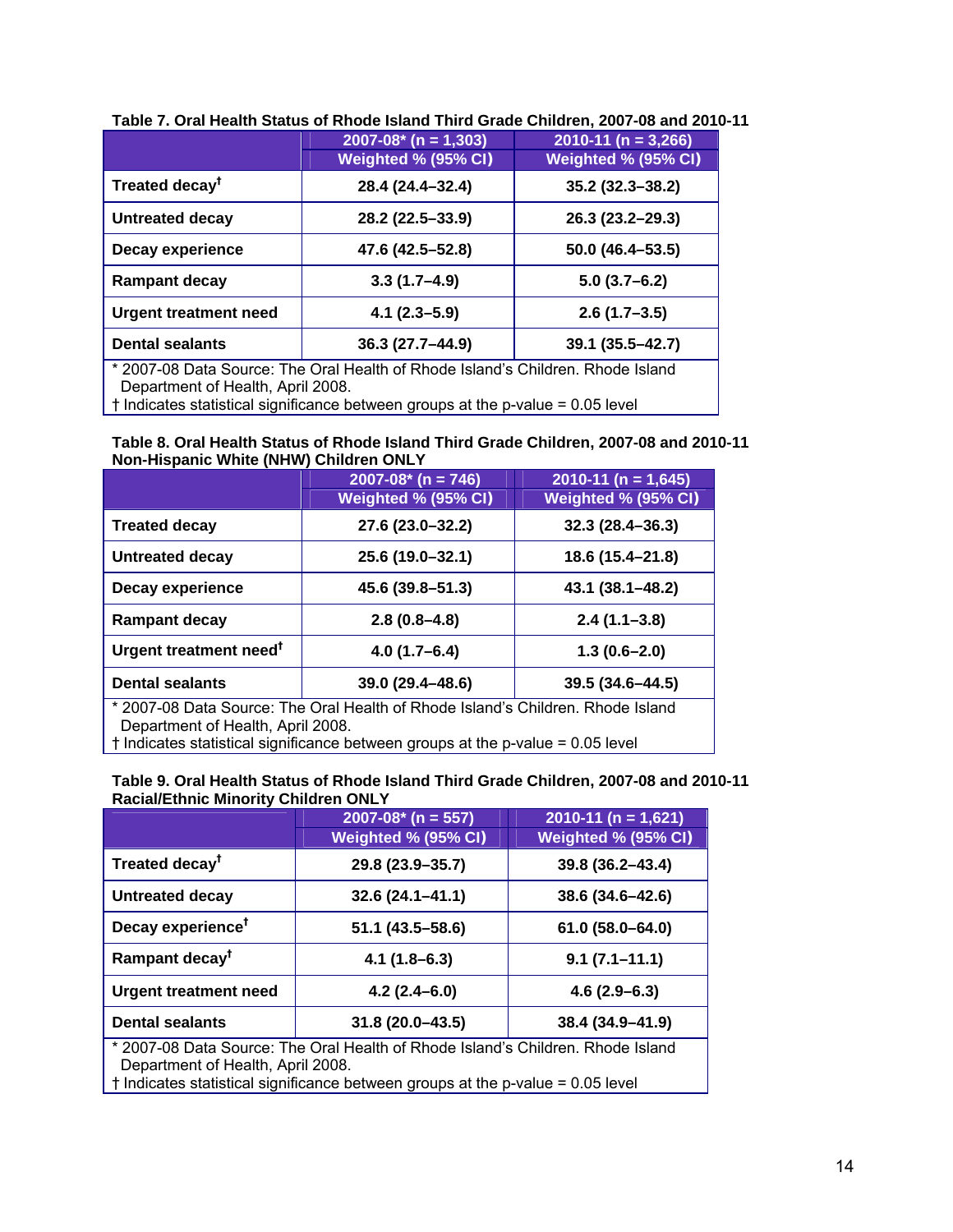# <span id="page-15-0"></span>**Recommendations**

- Continue collaborating with statewide early childhood healthcare and educational programs and schools to promote oral health education and disease prevention efforts starting in early childhood. Early prevention is the best strategy to reduce the burden of oral disease for Rhode Island children.
- Continue to promote the annual preventive dental visit and age-appropriate preventive dental services (topical fluoride and dental sealants) particularly among high-risk children, such as RIte Smiles and Medicaid-enrolled children.
- Continue to support school-based/school linked dental programs that provide or facilitate the delivery of dental sealants, with particular focus on high-risk children in underserved communities and schools with higher FRSM eligibility. Both in the 2007-08 and 2010-11 Children's Oral Health Surveys, dental sealant prevalence rates suggest that the programs can reduce gaps in children's receipt of preventive dental services.
- Continue collaboration between the Rhode Island Department of Health and the Rhode Island Department of Education to standardize and improve the mandatory annual school dental screening protocol and reporting process to make the data available for oral health surveillance. Rhode Island Rules and Regulations for School Health Programs require that every student receive an annual dental screening by a licensed dentist or dental hygienist through the fifth grade and at least one screening between the sixth and tenth grades.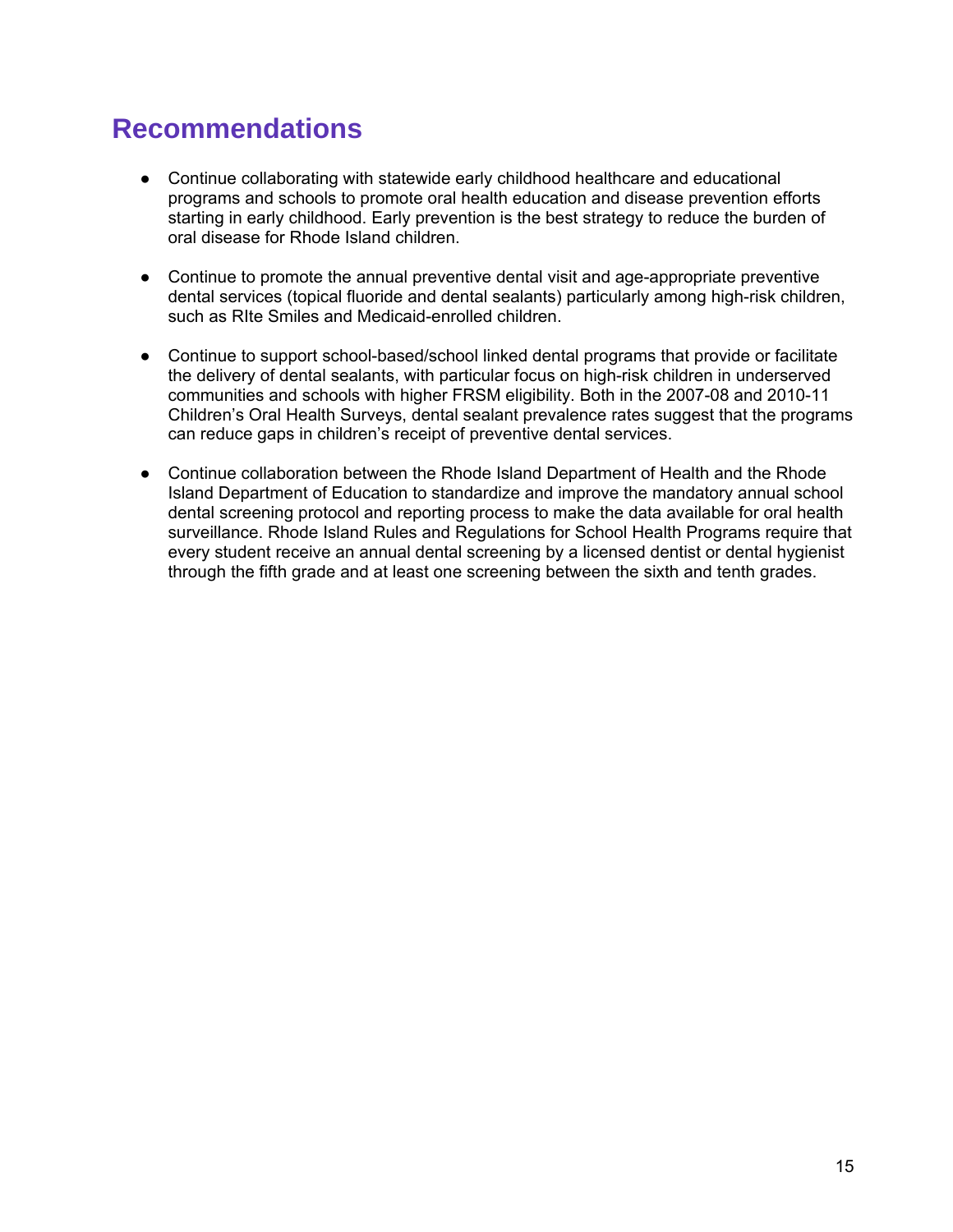# <span id="page-16-0"></span>**Appendices**

### **A. Acknowledgements**

We would like to thank our partners: school district superintendents, school principals, classroom teachers, school nurse teachers, school dentists, and parents/guardians for assisting us in completing this survey. We also would like to thank Yongwen Jiang, PhD, for her advice and help in the sampling process.

The school children's oral health survey and development of this report were supported through the cooperative agreement PA #08-802 between the Rhode Island Department of Health Oral Health Program and the Centers for Disease Control and Prevention.

The report was authored by: Junhie Oh, BDS, MPH, Oral Health Epidemiologist/Evaluator Deborah Fuller, DMD, MS, Dental Sealant Program Coordinator/Public Health Dentist Oral Health Program

### **B. Resources**

The Third Grade Oral Health Screening Form and English and Spanish versions of the dental health screening parent consent form appear on the following pages.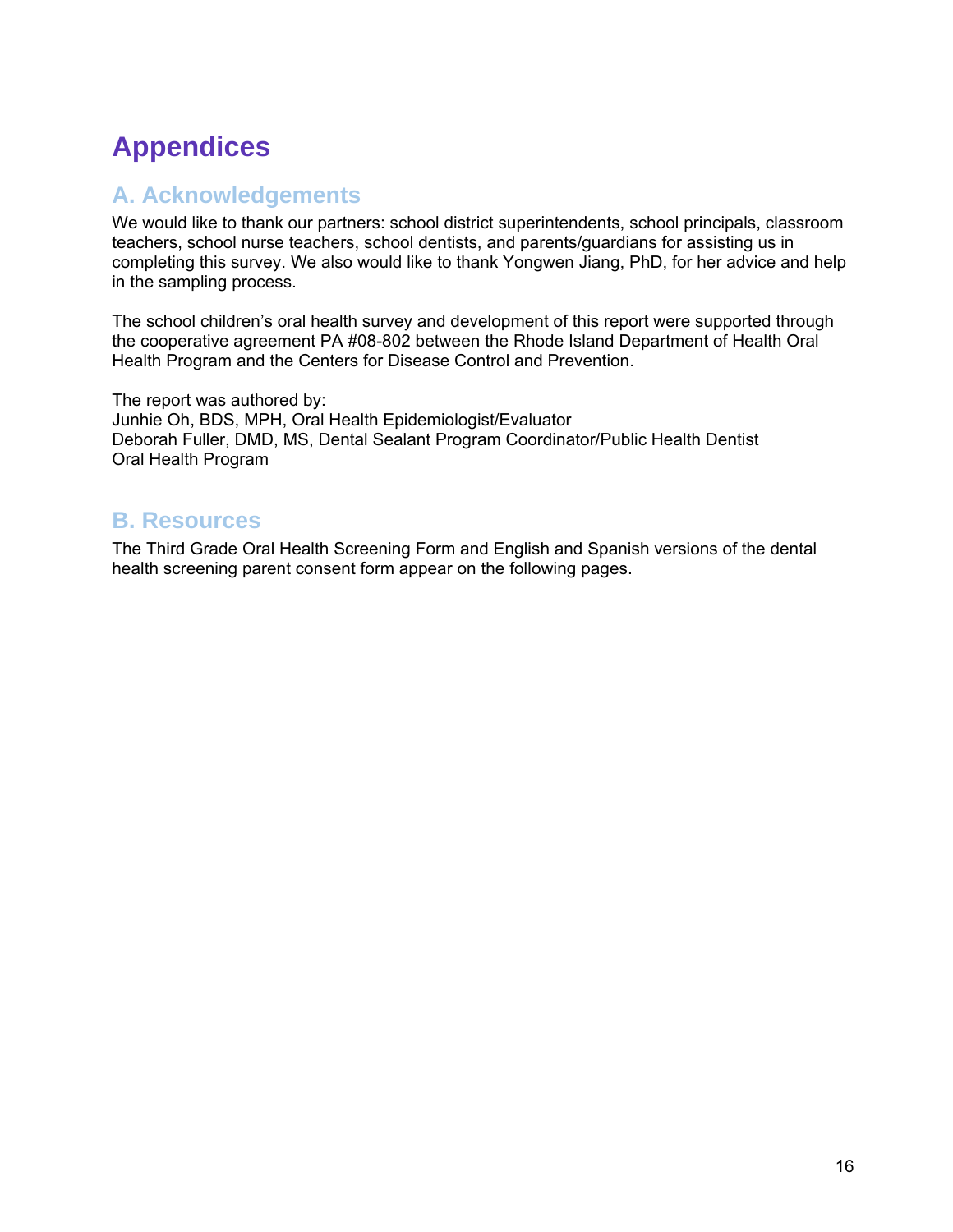# **RI DENTAL SCREENING (THIRD GRADERS) 2010-2011 SCHOOL YEAR**

| (a)SCHOOL (CODE): | (b) CITY/TOWN: | $(c)$ ZIP:     |
|-------------------|----------------|----------------|
| (d) SCREENER:     | (e) DATE:      | (f) CLASSROOM: |

#### **STUDENT DEMOGRAPHICS**

| $(g)$ AGE | (h) GENDER               | (i) RACE                                                                                       |
|-----------|--------------------------|------------------------------------------------------------------------------------------------|
|           | Male $(1)$<br>Female (2) | Non-Hispanic, White (1)<br>Non-Hispanic, Black / African American (2)<br>Hispanic (3)<br>Other |

#### **SCREENING FINDINGS**

| <b>TREATED CARIES</b><br>1.                                                                 | <b>UNTREATED CARIES</b><br>2.                                                                          | <b>RAMPANT CARIES</b><br>3.<br>(7 or more teeth with treated<br>and/or untreated caries) | 4. SEALANT(S) on<br><b>PERMANENT MOLARS</b> |
|---------------------------------------------------------------------------------------------|--------------------------------------------------------------------------------------------------------|------------------------------------------------------------------------------------------|---------------------------------------------|
| No(0)                                                                                       | No(0)                                                                                                  | No(0)                                                                                    | $\mathbf{I}$<br>No(0)                       |
| Yes $(1)$                                                                                   | Yes $(1)$                                                                                              | Yes $(1)$                                                                                | Yes $(1)$                                   |
| Primary Teeth (2)                                                                           | Primary Teeth (2)                                                                                      |                                                                                          |                                             |
| Permanent Teeth (3)                                                                         | Permanent Teeth (3)                                                                                    |                                                                                          |                                             |
| <b>ABNORMAL SOFT TISSUE</b><br>5.                                                           | <b>TREATMENT URGENCY</b><br>6.                                                                         |                                                                                          |                                             |
| No(0)<br>Yes $(1)$<br>Gross gingival inflammation<br>or oft tissue lesions                  | No Apparent Need for Care (0)<br>Apparent Need for Routine, Non-Urgent Care / Referral Recommended (1) |                                                                                          |                                             |
| Apparent Emergency Need / Immediate Referral Recommended (2)<br>(fistulas, abscesses, etc.) |                                                                                                        |                                                                                          |                                             |
| 7.<br><b>COMMENTS</b>                                                                       |                                                                                                        |                                                                                          |                                             |
|                                                                                             |                                                                                                        |                                                                                          |                                             |
| For Rhode Island Department of Health<br>Cut $\rightarrow$<br>here                          |                                                                                                        |                                                                                          | <b>Rev. 9-10</b><br>Cut<br>here             |

### **RI DENTAL SCREENING (THIRD GRADERS) 2010-2011 SCHOOL YEAR**

| <b>Student Name:</b>             |     |     | <b>Screening Date:</b>                                    |
|----------------------------------|-----|-----|-----------------------------------------------------------|
|                                  | Yes | No. |                                                           |
| Suspected Tooth Decay            |     |     | <b>Treatment Urgency</b>                                  |
| Dental Abscess / Infection       |     |     | No Apparent Need for Care                                 |
| Swollen Gums / Needs Cleaning    |     |     | Apparent Need for Routine, Non-Urgent Care                |
| Needs Better Brushing & Flossing |     |     | Referral Recommended                                      |
| <b>Needs Dental Sealant</b>      |     |     | Apparent Emergency Need<br>Immediate Referral Recommended |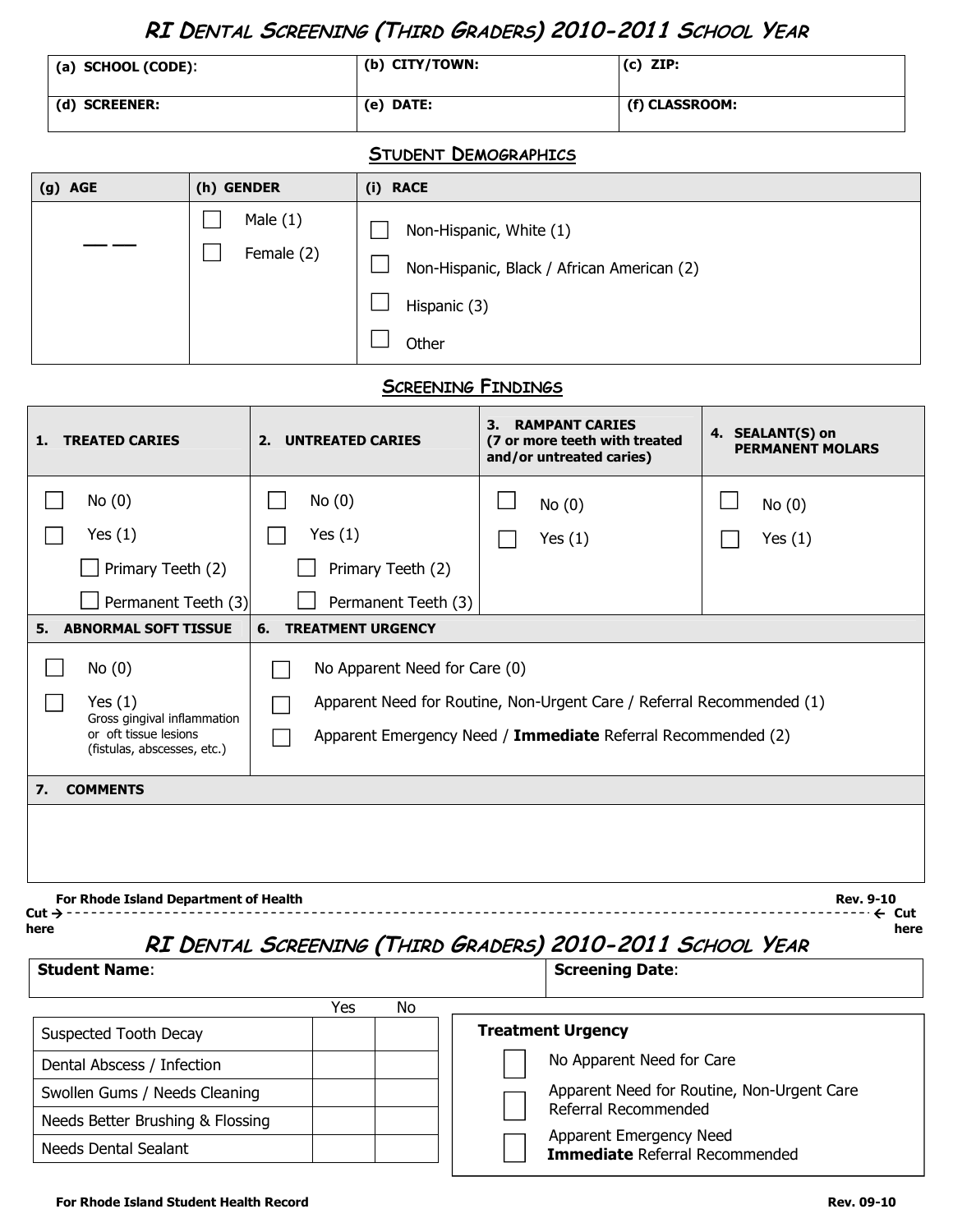

October 2010

Good oral health is important to your child's ability to learn and do well in school. Dental screenings are scheduled in your child's school every year as required by Rhode Island state law. A licensed dentist will check your child's teeth using a disposable mouth mirror and disposable gloves for each child.

Results of the dental health screening will be sent to the Oral Health Program at the Rhode Island Department of Health (HEALTH). The results will help the oral health program staff provide programs to RI children so that they have healthier teeth and gums. We do not use the children's names in reports and will not send this information to others outside of HEALTH.

All third graders are encouraged to participate in the dental health screening. If your child has been checked by a dentist in the past year and you do not want your child to participate in the dental screening at this time please return this form to your child's teacher. *The form does not need to be returned if your child is getting a free screening.* 

A healthy mouth and body make a child happier and ready to learn new things in school. Please call the School Nurse at your child's school if you have any questions. Thank you for your cooperation.

Children who participate will receive a **FREE** toothbrush and other dental health prizes.



**\*This form will only be required if your child is not being screened. Please return this slip to your child's teacher tomorrow.** 

I *DO NOT* want my child to participate in the Dental Health Screening at this time.

Student's Name: etc. All and the Student's Name: etc. All and the Room/Teacher:

Parent's Signature:

For more information please contact Deborah Fuller, DMD, 401-222-7730, email; Deborah.Fuller@health.ri.gov or call the HEALTH Information Line, 401-222-5960 / RI Relay 711